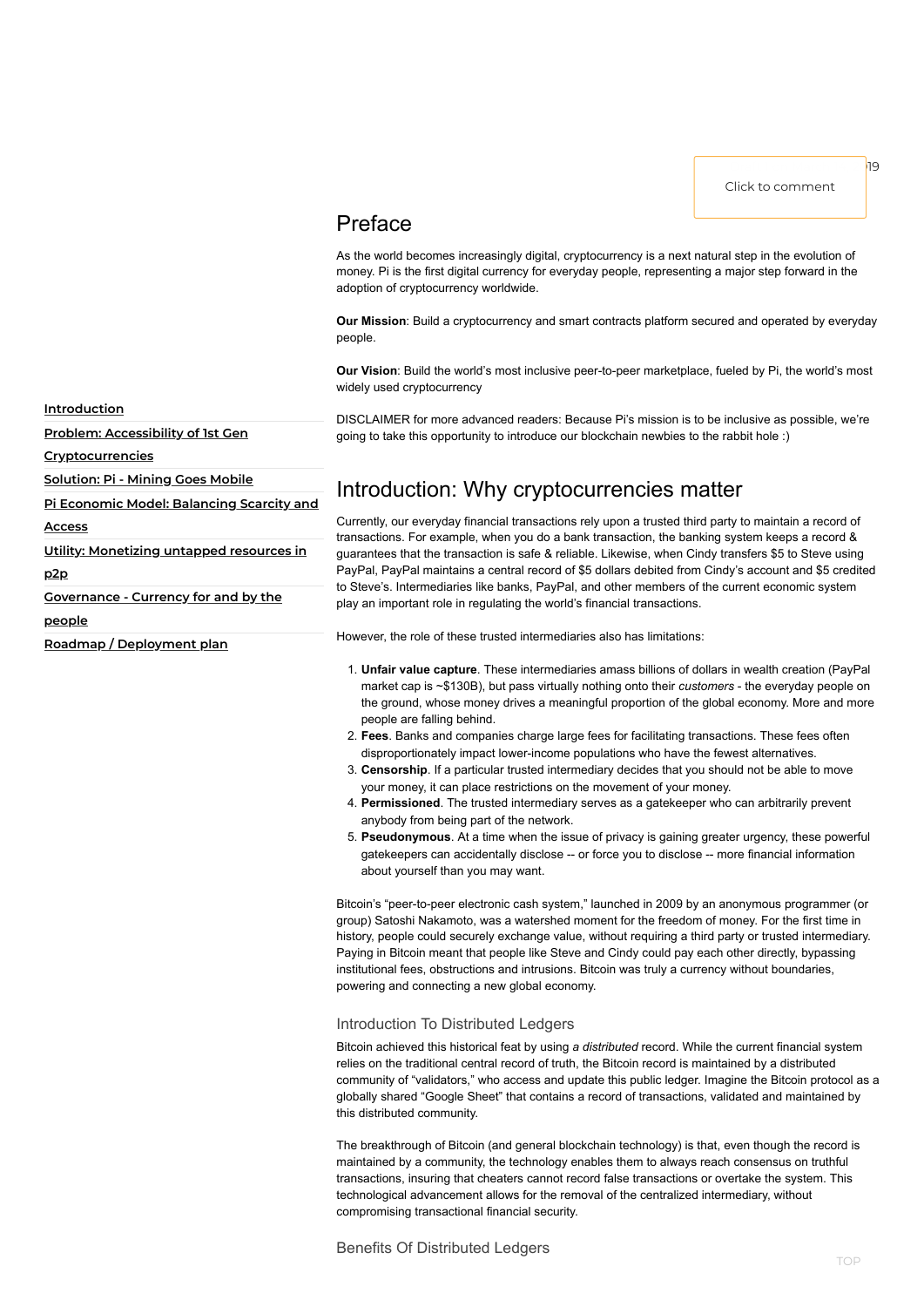In addition to decentralization, bitcoin, or cryptocurrencies in general, share a few nice properties make money smarter and safer, although different cryptocurrencies may be stronger in some properties and weaker in others, based on different implementations of their protocols. Cryptocurrencies are held in cryptographic wallets identified by a publicly accessible address, and is secured by a very strong privately held password, called the private key. This private key cryptographically signs transaction and is virtually impossible to create fraudulent signatures. This provides *security* and *unseizability*. Unlike traditional bank accounts that can be seized by government authorities, the cryptocurrency in your wallet can never be taken away by anyone without your private key. Cryptocurrencies are *censorship resistant* due to t anyone can submit transactions to any computer in the network to  $\oint$ Cryptocurrency transactions are *immutable* because each block of Click to comment  $\hfill \square$ 

cryptographic proof (a hash) of all the previous blocks that existed before that. Once someone sends you money, they cannot steal back their payment to you (i.e., no bouncing checks in blockchain). Some of the cryptocurrencies can even support *atomic transactions.* "Smart contracts" built atop these cryptocurrencies do not merely rely on law for enforcement, but directly enforced through publicly auditable code, which make them *trustless* and can potentially get rid of middlemen in many businesses, e.g. Escrow for real estate.

#### Securing Distributed Ledgers (Mining)

One of challenges of maintaining a distributed record of transactions is security -- specifically, how to have an open and editable ledger while preventing fraudulent activity. To address this challenge, Bitcoin introduced a novel process called Mining (using the consensus algorithm "Proof of Work") to determine who is "trusted" to make updates to the shared record of transactions.

You can think of mining as a type of economic game that forces "Validators" to prove their merit when trying to add transactions to the record. To qualify, Validators must solve a series of complex computational puzzles. The Validator who solves the puzzle first is rewarded by being allowed to post the latest block of transactions. Posting the latest block of transactions allows Validators to "mine" a Block Reward - currently 12.5 bitcoin (or ~\$40,000 at the time of writing).

- 1. Mine It Yourself. Just hook up the specialized hardware (here's a rig on [Amazon,](https://www.amazon.com/Bitmain-Antminer-S9-Bitcoin-Efficiency/dp/B01MCZVPFE/ref=sr_1_4?crid=1G3S0YNE4CD35&keywords=bitcoin+mining+rig&qid=1551842924&s=gateway&sprefix=bitcoin+mining+rig%2Caps%2C198&sr=8-4) if you're interested!) and go to town. Just know that since you'll be competing against massive server farms from across the world, consuming as much energy as the country of Switzerland, you won't be able to mine much
- 2. Buy Bitcoin on an exchange. Today, you can buy Bitcoin at a unit price of \$3,500 / coin at the time of writing (note: you can buy fractional amount of Bitcoin!) Of course, you would also be taking on substantial risk in doing so as the price of Bitcoin is quite volatile.

<span id="page-1-0"></span>This process is very secure, but it demands enormous computing power and energy consumption as users essentially "burn money" to solve the computational puzzle that earns them more Bitcoin. The burn-to-reward ratio is so punitive that it is always in Validators' self-interest to post honest transactions to the Bitcoin record.

# Problem: Centralization of power and money put 1st

## Generation Cryptocurrencies out of reach

In the early days of Bitcoin, when only a few people were working to validate transactions and mining the first blocks, anyone could earn 50 BTC by simply running Bitcoin mining software on their personal computer. As the currency began to gain in popularity, clever miners realized that they could earn more if they had more than one computer working to mine.

As Bitcoin continued to increase in value, entire companies began to spring up to mine. These companies developed specialized chips ("ASICs") and constructed huge farms of servers using these ASIC chips to mine Bitcoin. The emergence of these enormous mining corporations, known drove the Bitcoin Gold Rush, making it very difficult for everyday people to contribute to the network and get rewarded. Their efforts also began consuming increasingly large amounts of computing energy, contributing to mounting environmental issues around the world.

The ease of mining Bitcoin and the subsequent rise of Bitcoin mining farms quickly produced a

massive centralization of production power and wealth in Bitcoin's network. To provide some context, 87% of all Bitcoins are now owned by 1% of their network, many of these coins were mined virtually free in their early days. As another example, Bitmain, one of Bitcoin's biggest mining operations has earned billions in [revenue](https://www.coindesk.com/bitmain-by-the-numbers-an-inside-look-at-a-bitcoin-mining-empire) and profits.

The centralization of power in Bitcoin's network makes it very difficult and expensive for the average person. If you want to acquire Bitcoin, your easiest options are to: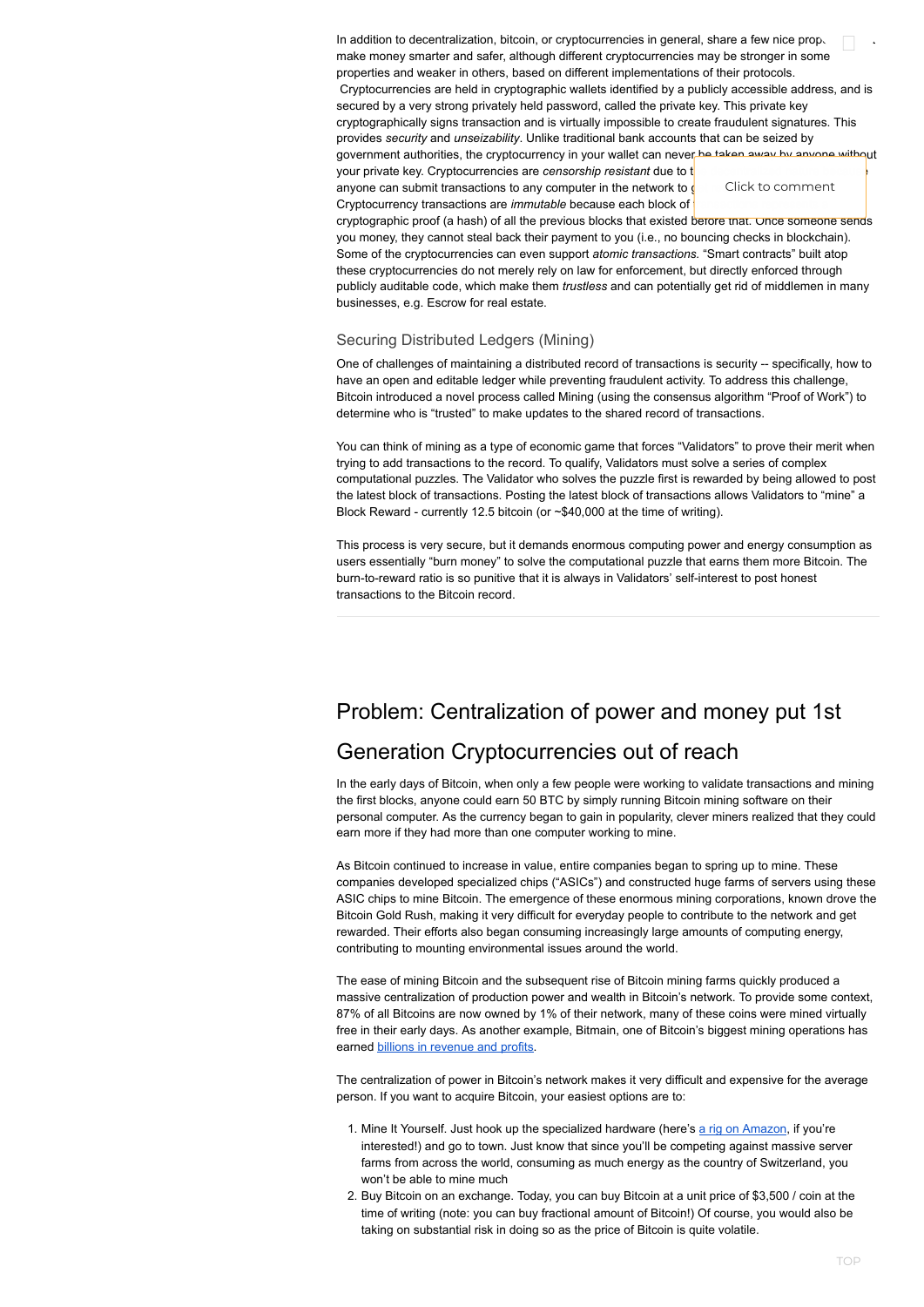## Solution: Pi - Enabling mining on mobile phones

After identifying these key barriers to adoption, the Pi Core Team set out to find a way that would allow everyday people to mine (or earn cryptocurrency rewards for validating transactions on a distributed record of transactions). As a refresher, one of the major challenges that arises with maintaining a distributed record of transactions is ensuring that updates to this open record are not fraudulent. While Bitcoin's process for updating its record is proven (burning energy / money to prove trustworthiness), it is not very user (or planet!) friendly. For Pi, we introduced the additional design requirement of employing a consensus algorithm that would also be extremely user friendly and ideally enable mining on personal computers and mobile phones.

In comparing existing consensus algorithms (the process that records transactions into a distributed ledger), the Stellar Consensus Protocol emerges as the leading candidate to enable user-friendly, mobile-first mining. Stellar [Consensus](https://www.stellar.org/papers/stellar-consensus-protocol.pdf) Protocol (SCP) was architected by David Mazières a professor of Computer Science at Stanford who also serves as Chief Scientist at the Stellar [Development](https://www.stellar.org/about/) Foundation. SCP uses a novel mechanism called Federated Byzantine Agreements to ensure that updates to a distributed ledger are accurate and trustworthy. SCP is also deployed in practice through the Stellar blockchain that has been operating since [2015.](https://stellar.expert/explorer/public/ledger/3)

#### A Simplified Introduction To Consensus Algorithms

Before jumping to introducing the Pi consensus algorithm, it helps to have a simple explanation on what a consensus algorithm does for a blockchain and the types of consensus algorithms that today's blockchain protocols generally use, e.g. Bitcoin and SCP. This section is explicitly written in a oversimplified manner for the sake of clarity, and is not complete. For higher accuracy, see the section *Adaptations to SCP* below and read the stellar consensus protocol paper.

A blockchain is a fault-tolerant distributed system that aims to totally order a list of blocks of transactions. Fault-tolerant distributed systems is an area of computer science that has been studied for many decades. They are called distributed systems because they do not have a centralized server but instead they are composed of a decentralized list of computers (called *nodes* or *peers*) that need to come to a consensus as to what is the content and total ordering of blocks. They are also called fault-tolerant because they can tolerate a certain degree of faulty nodes into the system (e.g. up to 33% of nodes can be faulty and the overall system continues to operate normally).

There are two broad categories of consensus algorithms: The ones that elect a node as the leader who produces the next block, and the ones where there is no explicit leader but all nodes come to a consensus of what the next block is after exchanging votes by sending computer messages to each other. (Strictly speaking the last sentence contains multiple inaccuracies, but it helps us explain the broad strokes.)

Bitcoin uses the first type of consensus algorithm: All bitcoin nodes are competing against each other in solving a cryptographic puzzle. Because the solution is found randomly, essentially the node that finds the solution first, by chance, is elected the leader of the round who produces the next block. This algorithm is called "Proof of work" and results in a lot of energy consumption.

#### A Simplified Introduction To Stellar Consensus Protocol

Pi uses the other type of consensus algorithms and is based on the Stellar Consensus Protocol (SCP) and an algorithm called Federated Byzantine Agreement (FBA). Such algorithms don't have energy waste but they require exchanging many network messages in order for the nodes to come to "consensus" on what the next block should be. Each node can independently determine if a transaction is valid or not, e.g. authority of making the transition and double spending, based on the cryptographic signature and the transaction history. However, for a network of computers to agree on which transactions to record in a block and the order of these transactions and blocks, they need to message each other and have multiple rounds of voting to come to consensus. Intuitively, such messages from different computers in the network about which block is the next would look like the following: "I *propose* we all vote for block A to be next"; "I *vote* for block A to be the next block"; "I *confirm* that the majority of the nodes I trust also voted for block A", from which the consensus algorithm enables this node to conclude that "A is the next block; and there could be no block other than A as the next block"; Even though the above voting steps seem a lot, the internet is adequately fast and these messages are lightweight, thus such consensus algorithms are more lightweigh<sup>+</sup> an TOP

<span id="page-2-0"></span>Bitcoin was the first to show how cryptocurrency could disrupt the current financial model, g. people the ability to make transactions without having a third party in the way. The increase in freedom, flexibility, and privacy continues to drive the inevitable march toward digital currencies as a new norm. Despite its benefits, Bitcoin's (likely unintended) concentration of money and power present a meaningful barrier to mainstream adoption. As Pi's core team has conducted research to try to understand why people are reluctant to enter the cryptocurrency space. People consistently cited the risk of investing/mining as a key barrier to entry.  $\hfill \square$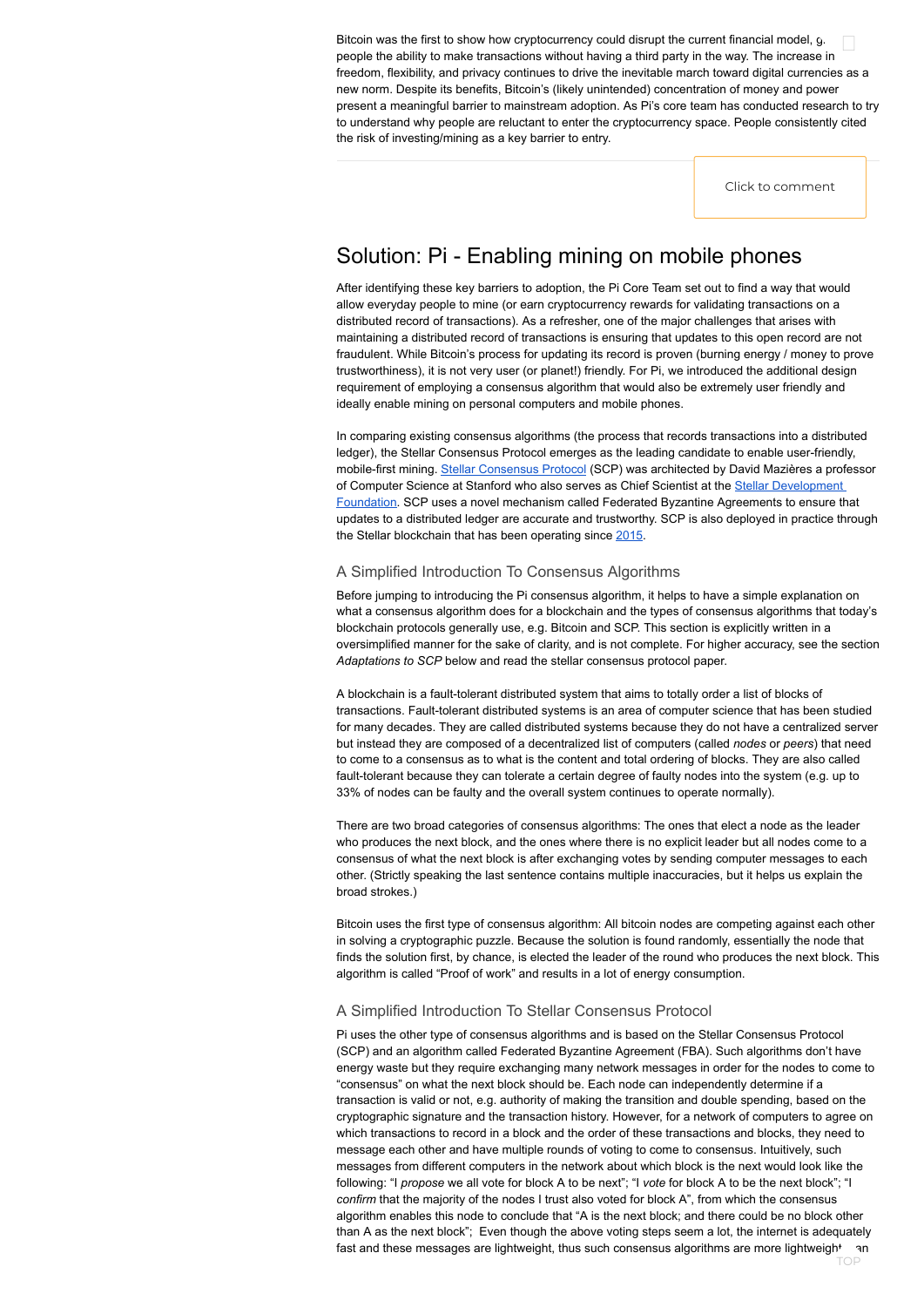Bitcoin's proof of work. One major representative of such algorithms is called Byzantine Fau Bitcoin's proof of work. One major representative of such algorithms is called Byzantine Fau. Interfact of the<br>Tolerance (BFT). Several of the top blockchains today are based on variants of BFT, such as N. . . . and Ripple.

One major criticism of BFT is that it has a centralization point: because voting is involved, the set of nodes participating in the voting "quorum" are centrally determined by the creator of the system in its beginning. The contribution of FBA is that, instead of having one centrally determined quorum, each node sets their own "quorum slices", which will in turn form different quorums. New nodes can join the network in a decentralized way: they declare the nodes that they tru

trust them, but they don't have to convince any central authority.

Pi's consensus algorithm builds atop SCP. SCP has been formally proven [[Mazieres](https://www.stellar.org/papers/stellar-consensus-protocol.pdf) 2015] and is currently implemented within the Stellar Network. Unlike Stellar Network consisting mostly of companies and institutions (e.g., IBM) as nodes, Pi intends to allow devices of individuals to contribute on the protocol level and get rewarded, including mobile phones, laptops and computers. Below is an introduction on how Pi applies SCP to enabling mining by individuals.

### Pi's Adaptations to Stellar Consensus Protocol (SCP)

There are four roles Pi users can play, as Pi miners. Namely:

In SCP's terms, for a node to get correctly connected means that this node must chose a "quorum slice" such that all resulting quorums that include this node intersect with the existing network's quorums. More precisely, a node v $_{\sf n+1}$  is correctly connected to a main network N of n already correctly connected nodes (v<sub>1</sub>, v<sub>2</sub>, …, v<sub>n</sub>) if the resulting system N' of n+1 nodes (v<sub>1</sub>, v<sub>2</sub>, …, v<sub>n+1</sub>) enjoys quorum intersection. In other words, N' enjoys quorum intersection iff any two of its quorums share a node. - i.e., for all quorums  $\mathsf{U}_1$  and  $\mathsf{U}_2$ ,  $\mathsf{U}_1\cap\mathsf{U}_2\neq\emptyset$ .

- **Pioneer**. A user of the Pi mobile app who is simply confirming that they are not a "robot" on a daily basis. This user validates their presence every time they sign in to the app. They can also open the app to request transactions (e.g. make a payment in Pi to another Pioneer)
- **Contributor**. A user of the Pi mobile app who is contributing by providing a list of pioneers he or she knows and trusts. In aggregate, Pi contributors will build a global trust graph.
- **Ambassador**. A user of the Pi mobile app who is introducing other users into Pi network.
- **Node**. A user who is a pioneer, a contributor using the Pi mobile app, and is also running the Pi node software on their desktop or laptop computer. The Pi node software is the software that runs the core SCP algorithm, taking into account the trust graph information provided by the Contributors.

A user can play more than one of the above roles. All roles are necessary, thus all roles are rewarded with newly minted Pi on a daily basis as long as they participated and contributed during that given day. In the loose definition of a "miner" being a user who receives newly minted currency as a reward for contributions, all four roles are considered to be Pi miners. We define"mining" more broadly than its traditional meaning equated to executing proof of work consensus algorithm as in Bitcoin or Ethereum.

First of all, we need to emphasize that the Pi Node software has not been released yet. So this section is offered more as an architectural design and as a request to solicit comments from the technical community. This software will be fully open source and it will also heavily depend on stellarcore which is also open source software, available [here.](https://github.com/stellar/stellar-core) This means that anyone in the community will be able to read, comment and propose improvements on it. Below are the Pi proposed changes to SCP to enable mining by individual devices.

#### **Nodes**

For readability, we define as a *correctly connected node* to be what the SCP paper refers to as an *intact node*. Also, for readability, we define as the *main Pi network* to be the set of all intact nodes in the Pi network. The main task of each Node is to be configured to be correctly connected to the main Pi network. Intuitively, a node being incorrectly connected to the main network is similar to a Bitcoin node not being connected to the main bitcoin network.

The main contribution of Pi over the existing Stellar consensus deployment is that it introduces the concept of a trust graph provided by the Pi Contributors as information that can be used by the Pi nodes when they are setting up their configurations to connect to the main Pi network.

Click to comment

SCP is one instantiation of FBA. Instead of burning energy like in Bitcoin's proof of work consensus algorithm, SCP nodes secure the shared record by vouching for other nodes in the network as trustworthy. Each node in the network builds a quorum slice, consisting of other nodes in the network that they deem to be trustworthy. Quorums are formed based on its members quorum slices, and a validator will only accept new transactions if and only if a proportion of nodes in their quorums will also accept the transaction. As validators across the network construct their quorums, these quorums help nodes to reach consensus about transactions with guarantee on security. You can learn more about the Stellar Consensus Protocol by checking out this technical [summary](https://medium.com/stellar-development-foundation/on-worldwide-consensus-359e9eb3e949) of SCP.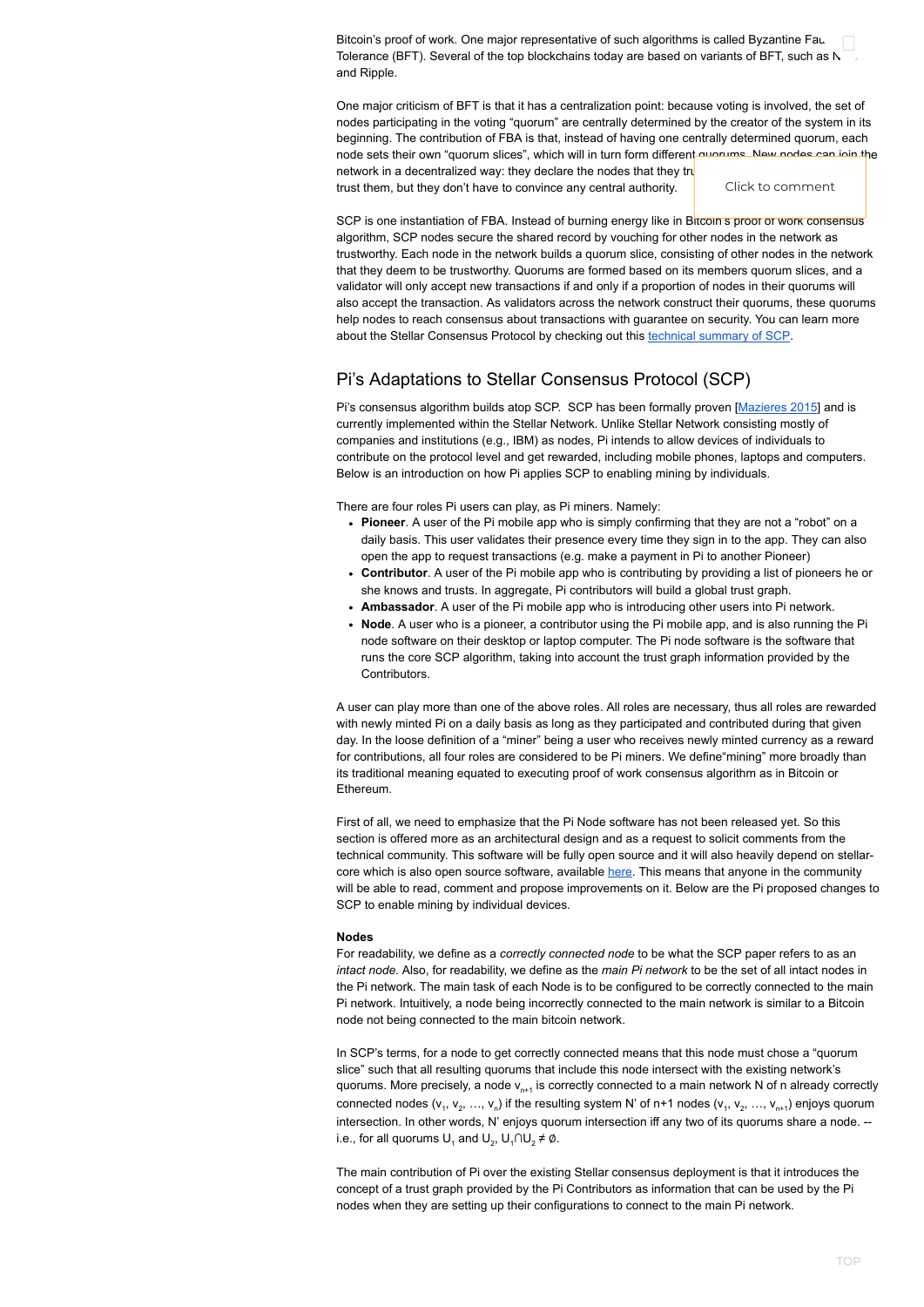When picking their quorum slices, these Nodes must take into consideration the trust graph When picking their quorum slices, these Nodes must take into consideration the trust graph  $\overline{\phantom{a}}$  ,  $\overline{\phantom{a}}$  ,  $\overline{\phantom{a}}$  ,  $\overline{\phantom{a}}$  ,  $\overline{\phantom{a}}$  ,  $\overline{\phantom{a}}$  ,  $\overline{\phantom{a}}$  ,  $\overline{\phantom{a}}$  ,  $\overline{\phantom{a}}$  ,  $\overline{\$ auxiliary graph analysis software to assist users running Nodes to make as informed decisions as possible. This software's daily output will include:

- a quorum explorer similar to [QuorumExplorer.com](https://www.quorumexplorer.com/) [\[source](https://github.com/tinco/quorum_explorer) code]
- a simulation tool like the one in [StellarBeat](https://stellarbeat.io/quorum-monitor/) Quorum monitor that shows the expected resulting impacts to this nodes' connectivity to the Pi network when the current node's configuration changes.
- a ranked list of nodes ordered by their distance from the current node in the trust graph; a ranked list of nodes based a **[pagerank](https://en.wikipedia.org/wiki/PageRank)** analysis of nodes in the trust graph
- a list of nodes reported by the community as faulty in any way a list of new nodes seeking to join the network
- a list of most recent articles from the web on the keyword "mishest" related keywords; a visual representation of Nodes comprising shown in [StellarBeat](https://stellarbeat.io/quorum-monitor/) Quorum monitor [\[source](https://github.com/stellarbeat) code]

An interesting research problem for future work is to develop algorithms that can take into consideration the trust graph and suggest each node an optimal configuration, or even set that configuration automatically. On the first deployment of the Pi Network, while users running Nodes can update their Node configuration at any time, they will be prompted to confirm their configurations daily and asked to update them if they see fit.

#### **Mobile app users**

When a Pioneer needs to confirm that a given transaction has been executed (e.g. that they have received Pi) they open the mobile app. At that point, the mobile app connects to one or more Nodes to inquire if the transaction has been recorded on the ledger and also to get the most recent block number and hash value of that block. If that Pioneer is also running a Node the mobile app connects to that Pioneer's own node. If the Pioneer is not running a node, then the app connects to multiple nodes and to cross check this information. Pioneers will have the ability select which nodes they want their apps to connect to. But to make it simple for most users, the app should have a reasonable default set of nodes, e.g. a number of nodes closest to the user based on the trust graph, along with a random selection of nodes high in pagerank. We ask for your feedback on how the default set of nodes for mobile Pioneers should be selected.

#### **Mining rewards**

SCP has been extensively tested for several years as part of the Stellar Network, which at the time of this writing is the ninth largest cryptocurrency in the world. This gives us a quite large degree of confidence in it. One ambition of the Pi project is to scale the number of nodes in the Pi network to be larger than the number of nodes in the Stellar network to allow more everyday users to participate in the core consensus algorithm. Increasing the number of nodes, will inevitably increase the number of network messages that must be exchanged between them. Even though these messages are much smaller than an image or a youtube video, and the Internet today can reliably transfer videos quickly, the number of messages necessary increases with the number of participating nodes, which  $\top \text{OP}$ 

A beautiful property of the SCP algorithm is that it is more generic than a blockchain. It coordinates consensus across a distributed system of Nodes. This means that the same core algorithm is not only used every few seconds to record new transactions in new blocks, but also it can be used to periodically run more complex computations. For example, once a week, the stellar network is using it to compute inflation on the stellar network and allocate the newly minted tokens proportionally to all stellar coin holders (Stellar's coin is called lumens). In a similar manner, the Pi network employs SCP once a day to compute the network-wide new Pi distribution across all Pi miners (pioneers, contributors, ambassadors, nodes) who actively participated in any given day. In other words, Pi mining rewards are computed only once daily and not on every block of the blockchain.

For comparison Bitcoin allocates mining rewards on every block and it give all of the reward to the miner who was lucky enough to be able to solve a computationally intensive randomized task. This reward in Bitcoin currently 12.5 Bitcoin (~\$40K) is given to only one miner every 10 minutes. This makes it extremely unlikely for any given miner to ever get rewards. As a solution to that, bitcoin miners are getting organized in centralized mining pools, which all contribute processing power, increasing the likelihood of getting rewards, and eventually sharing proportionally those rewards. Mining pools are not only points of centralization, but also their operators get cuts reducing the amount going to individual miners. In Pi, there is no need for mining pools, since once a day everyone who contributed get a meritocratic distribution of new Pi.

#### **Transaction fees**

Similar to Bitcoin transactions, fees are optional in the Pi network. Each block has a certain limit of how many transactions can be included in it. When there is no backlog of transactions, transactions tend to be free. But if there are more transactions, nodes order them by fee, with highest-feetransactions at the top and pick only the top transactions to be included in the produced blocks. This makes it an open market. Implementation: Fees are proportionally split among Nodes once a day. On every block, the fee of each transaction is transferred into a temporary wallet from where in the end of the day it is distributed to the active miners of the day. This wallet has an unknown private key. Transactions in and out of that wallet are forced by the protocol itself under the consensus of all nodes in the same way the consensus also mints new Pi every day.

#### **Limitations and future work**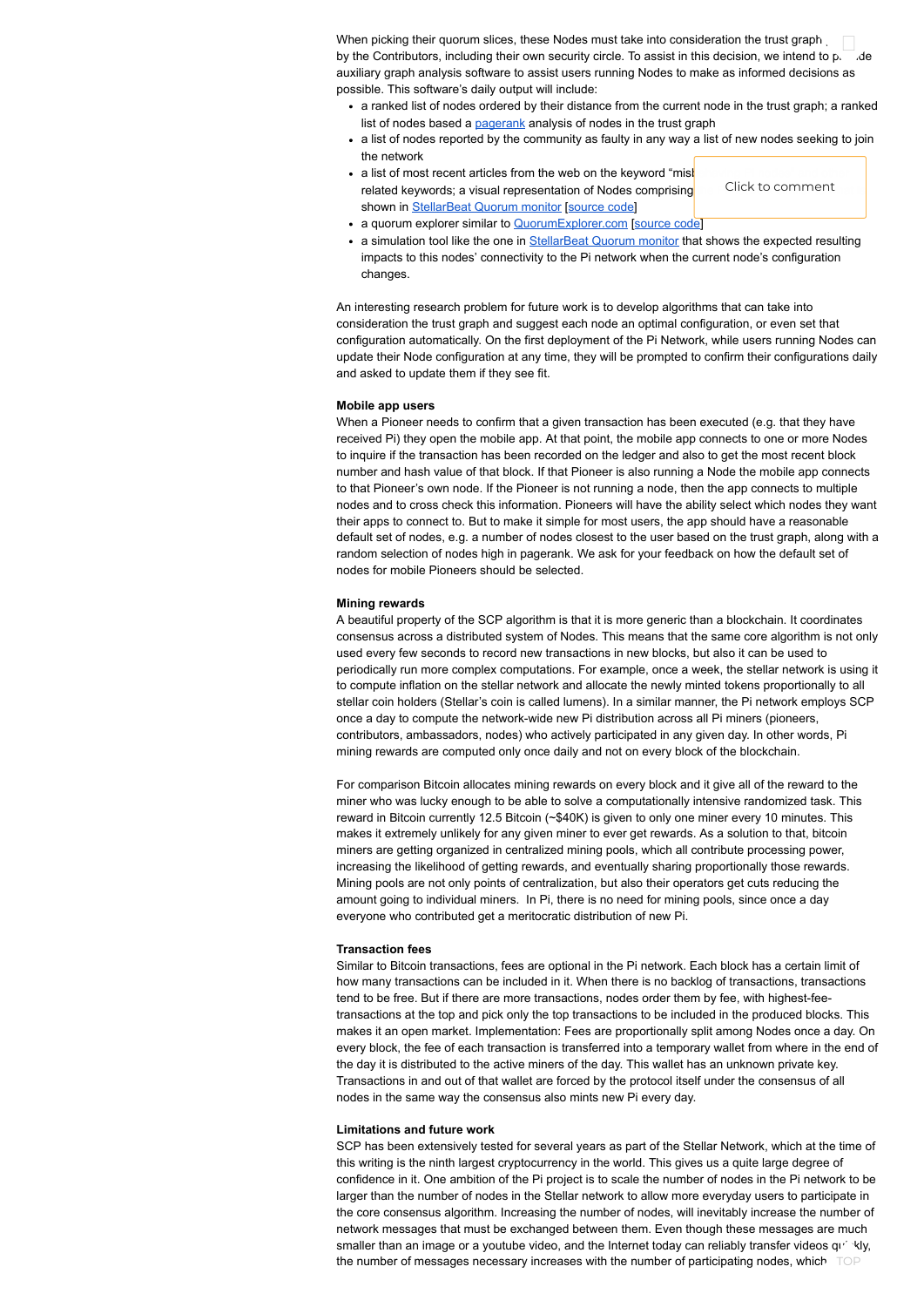become bottleneck to the speed of reaching consensus. This will ultimately slow down the  $\iota$ , become bottleneck to the speed of reaching consensus. This will ultimately slow down the ready in the stellar<br>which new blocks and new transactions are recorded in the network. Thankfully, Stellar is curre much faster than Bitcoin. At the moment, Stellar is calibrated to produce a new block every 3 to 5 seconds, being able to support thousands of transactions per second. By comparison, Bitcoin produces a new block every 10 minutes. Moreover, due to Bitcoin's lack in the safety guarantee, Bitcoin's blockchain in rare occasions can be overwritten within the first hour. This means that a user of Bitcoin must wait about 1 hour before they can be sure that a transaction is considered final. SCP guarantees safety, which means after 3-5 seconds one is certain about a transaction. So even with

the potential scalability bottleneck, Pi expects to achieve transactic possibly slower than Stellar, and process more transactions per sed fewer than Stellar.

While scalability of SCP is still an open research problem. There are multiple promising ways one could speed things up. One possible scalability solution is [bloXroute.](https://bloxroute.com/) BloXroute proposes a blockchain distribution network (BDN) that utilizes a global network of servers optimized for network performance. While each BDN is centrally controlled by one organization, they offer a provably neutral message passing acceleration. I.e. BDNs can only serve all nodes fairly without discrimination as messages are encrypted. This means the BDN does not know where messages come from, where they go, or what is inside. This way Pi nodes can have two message passing routes: A fast one through BDN, which is expected to be reliable most of the time, and its original peer-to-peer message passing interface that is fully decentralized and reliable but is slower. The intuition of this idea is vaguely similar to caching: The cache is place where a computer can access data very quickly, speeding the average computation, but it is not guaranteed to always have every needed piece of information. When the cache misses, the computer is slowed down but nothing catastrophic happens. Another solution can be using secure acknowledgment of multicast messages in open Peer-to-Peer networks [Nicolosi and [Mazieres](http://www.scs.stanford.edu/~dm/home/papers/nicolosi:ack.pdf) 2004] to speed up message propagation among peers.

## <span id="page-5-0"></span>Pi Economic Model: Balancing Scarcity and Access

### Pros and cons of 1st Generation Economic Models

One of Bitcoin's most impressive innovations is its marriage of distributed systems with economic game theory.

### Pros

#### Fixed Supply

Bitcoin's economic model is simple. *There will only ever be 21 million Bitcoin in existence*. This number is set in code. With only 21M to circulate among 7.5B people around the world, there is not enough Bitcoin to go around. This scarcity is one of most important drivers of Bitcoin's value.

#### Decreasing Block Reward

Bitcoin' distribution scheme, pictured below, further enforces this sense of scarcity. The Bitcoin block mining reward halves every 210,000 blocks (approximately every ~4 years.) In its early days, the Bitcoin block reward was 50 coins. Now, the reward is 12.5, and will further decrease to 6.25 coins in May 2020. Bitcoin's decreasing rate of distribution means that, even as awareness of the currency grows, there is less to actually mine.

#### Inverted Means Uneven

Bitcoin's inverted distribution model (less people earning more in the beginning, and more people earn less today) is one of the primary contributors to its uneven distribution. With so much Bitcoin in the hands of a few early adopters, new miners are "burning" more energy for less bitcoin.

#### Hoarding Inhibits Use As A Medium Of Exchange

Although Bitcoin was released as a "peer to peer electronic cash" system, the relative scarcity of Bitcoin has impeded Bitcoin's goal of serving as a medium exchange. Bitcoin's scarcity has led to its perception as a form of "digital gold" or a digital store of value. The result of this perception is that many Bitcoin holders are unwilling to spend Bitcoin on day-to-day expenses.

### The Pi Economic Model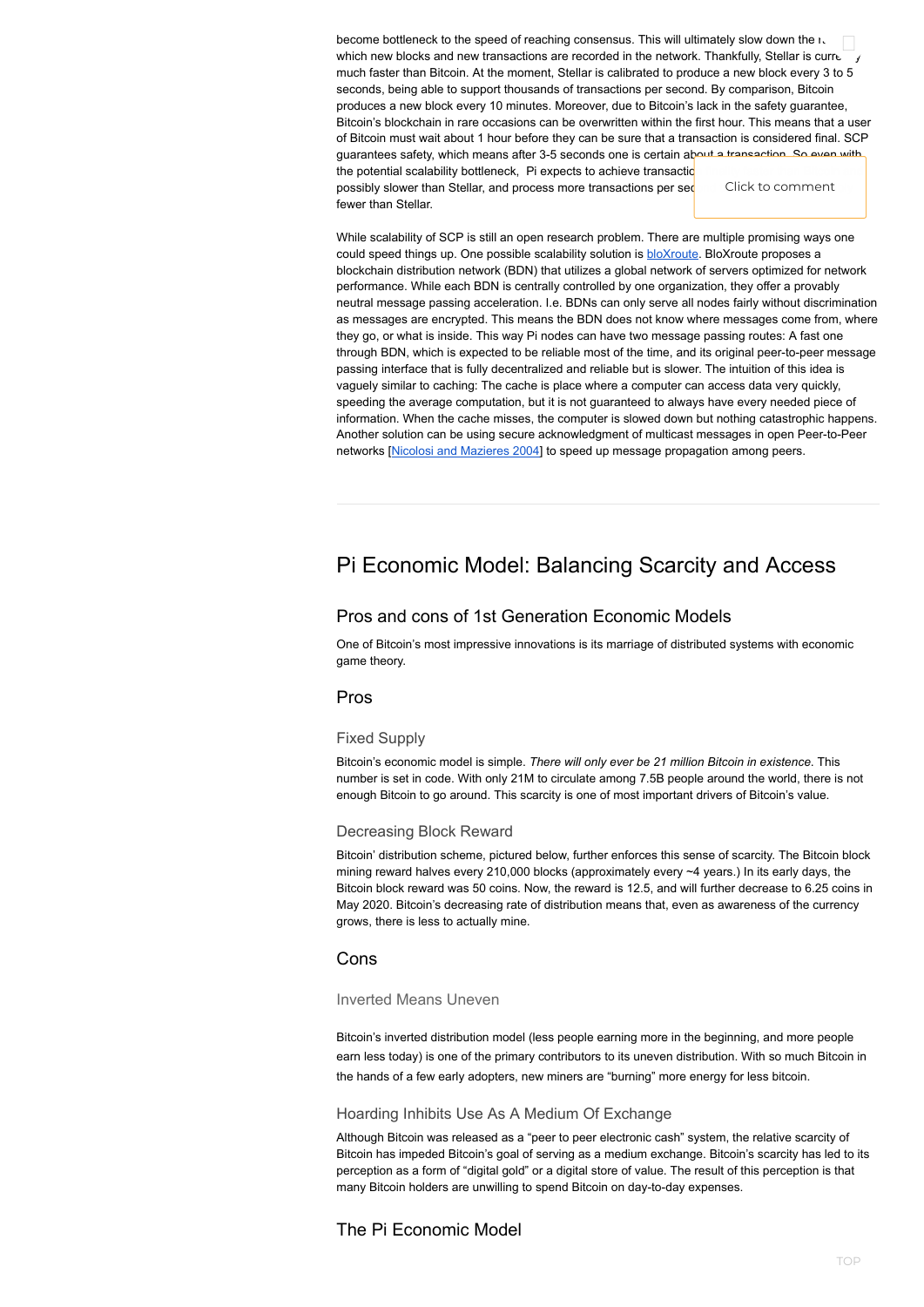Pi's economic model design requirements:

- 1. Total Max Supply =  $M + R + D$
- a. M = total mining rewards
- b.  $R =$  total referral rewards
- $c. D =$  total developer rewards
- 2. M =  $\int f(P) dx$  where f is a logarithmically declining function
- a. P = Population number (e.g., 1st person to join, 2nd person to join, etc.)

#### 3.  $R = r * M$

- **Simple**: Build an intuitive and transparent model
- Fair distribution: Give a critical mass of the world's population
- Scarcity: Create a sense of scarcity to sustain Pi's price over to
- **Meritocratic earning**: Reward contributions to build and sustain the network

#### Pi - Token Supply

Token Emission Policy

a. r = referral rate (50% total or 25% for both referrer and referee)

### 4.  $D = t * (M + R)$

5.  $t =$  developer reward rate (25%)

#### M - Mining Supply (Based on fixed mining supply minted per person)

In contrast to Bitcoin which created a fixed supply of coins for the entire global population, Pi creates a fixed supply of Pi *for each person that joins the network up to the first 100 Million participants.* In other words, for each person that joins the Pi Network, a fixed amount of Pi is pre-minted. This supply is then released over the lifetime of that member based on their level of engagement and contribution to network security. The supply is released using an exponentially decreasing function similar to Bitcoin's over the member's lifetime.

#### R - Referral Supply (Based on fixed referral reward minted per person and shared b/w referrer and referee)

In order for a currency to have value, it must be widely distributed. To incentivize this goal, the protocol also generates a fixed amount of Pi that serves as a referral bonus for both the referrer and the referee (or both parent and offspring :) This shared pool can be mined by both parties over their lifetime - when both parties are actively mining. Both referrer and referee are able to draw upon this pool in order to avoid exploitative models where referrers are able to "prey" on their referees. The referral bonus serves as a network-level incentive to grow the Pi Network while also incentivizing engagement among members in actively securing the network.

#### D - Developer Reward Supply (Additional Pi minted to support ongoing development)

Pi will fund its ongoing development with a "Developer Reward" that is minted alongside each coin that is minted for mining and referrals. Traditionally, cryptocurrency protocols have minted a fixed amount of supply that is immediately placed into treasury. Because Pi's total supply is dependent on the number of members in the network, Pi progressively mints its developer reward as the network scales. The progressive minting of Pi's developer reward is meant to align the incentives of Pi's contributors with the overall health of the network.

f is a logarithmically decreasing function - early members earn more

While Pi seeks to avoid extreme concentrations of wealth, the network also seeks to reward earlier members and their contributions with a relatively larger share of Pi. When networks such as Pi are in their early days, they tend to provide a lower utility to participants. For example, imagine having the very first telephone in the world. It would be a great technological innovation but not extremely useful. However, as more people acquire telephones, each telephone holder gets more utility out of the network. In order to reward people that come to the network early, Pi's individual mining reward and referral rewards decrease as a function of the number of people in the network. In other words, there is a certain amount of Pi that is reserved for each "slot" in the Pi Network.

Pi, on the other hand, seeks to strike a balance between creating a sense of scarcity for Pi, ensuring that a large amount does not accumulate into a very small number of hands. We wan. make sure our users earn more Pi as they make contributions to the network. Pi's goal is to build an economic model that is sophisticated enough to achieve and balance these priorities while remaining intuitive enough for people to use.  $\hfill \square$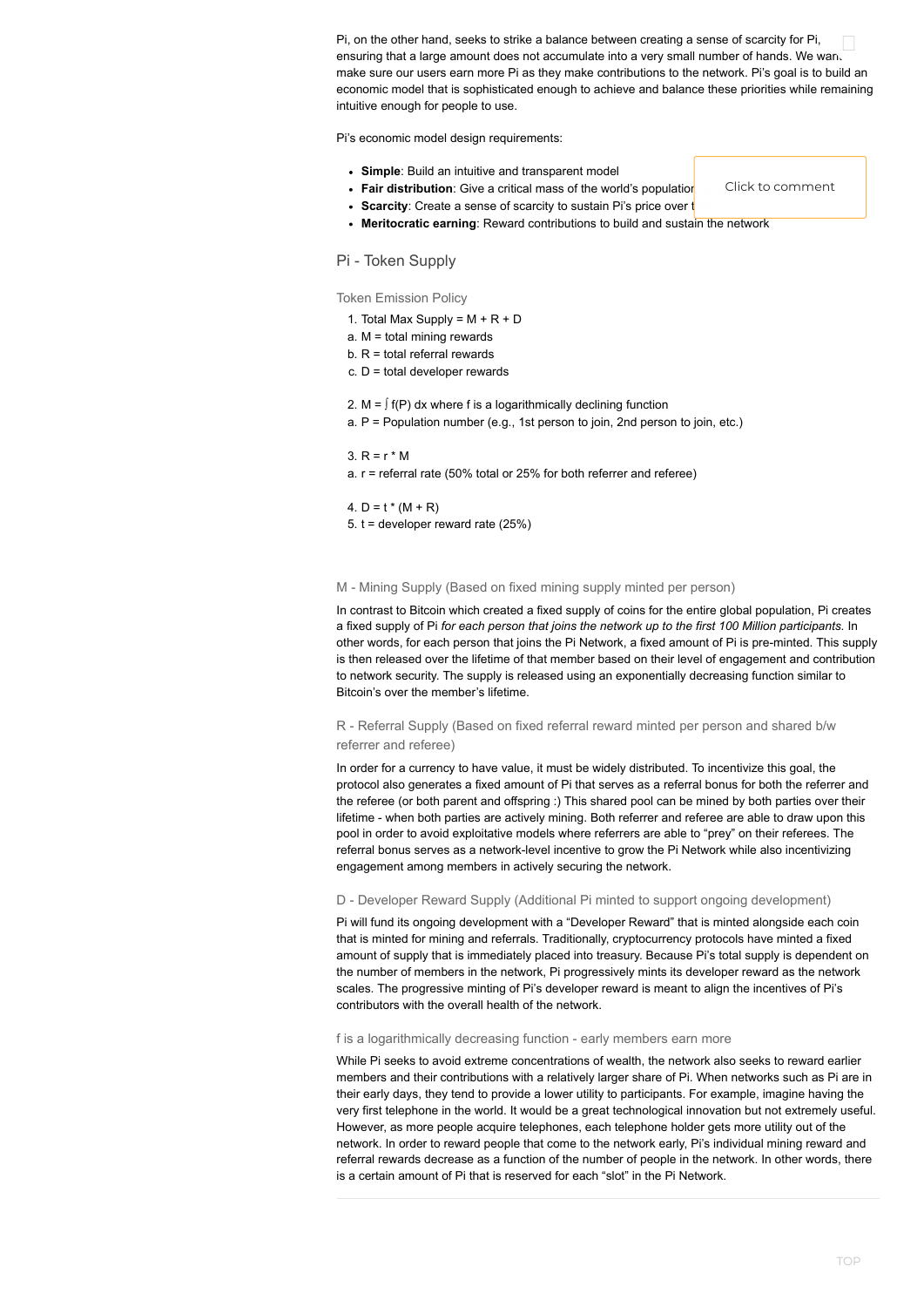Today, everyone is sitting on a veritable treasure trove of untapped reserves hours day on our phones. While on our phones, each of our views, posts or clicks creates extraordinary profits for large corporations. At Pi, we believe that people have the right to capture value created from their resources.

We all know that we can do more together than we can alone. On today's web, massive corporations like Google, Amazon, Facebook have immense leverage against individual consumers. As a result, they are able to capture the lionshare of value created by individual consumers on the web. Pi levels the playing field by allowing its members to pool their collective resources so they can get a share of the value that they create.

The graphic below is the Pi Stack, where we see particularly promising opportunities for helping our members capture value. Below, we go into each of these areas in more detail.



### Introducing the Pi Stack - Unleashing underutilized resources

#### Pi Ledger And Shared Trust Graph - Scaling Trust Across The Web

One of the biggest challenges on the internet is knowing who to trust. Today, we rely on the rating systems of providers such as Amazon, eBay, Yelp, to know who we can transact with on the internet. Despite the fact that we, customers, do the hard work of rating and reviewing our peers, these internet intermediaries capture the lionshare of the value created this work.

Pi's consensus algorithm, described above, creates a native trust layer that scales trust on the web without intermediaries. While the value of just one individual's Security Circle is small, the aggregate of our individual security circles build a global "trust graph" that help people understand who on the Pi Network can be trusted. The Pi Network's global trust graph will facilitate transactions between strangers that would not have otherwise been possible. Pi's native currency, in turn, allows everyone who contributes to the security of the network to capture a share of the value they have helped create.

#### Pi's Attention Marketplace - Bartering Unutilized Attention And Time

Pi allows its members to pool their collective attention to create an attention market much more valuable than any individual's attention alone. The first application built on this layer will be a *scarce*

*social media channel* currently hosted on the home screen of the application. You can think of the *scarce social media channel* as Instagram with one global post at a time. Pioneers can wager Pi to engage the attention of other members of the network, by sharing content (e.g., text, images, videos) or asking questions that seek to tap into the collective wisdom of the community. On the Pi Network, everyone has the opportunity to be an influencer or to tap into the wisdom of the crowd. To date, Pi's Core Team has been using this channel to poll the community's opinion on design choices for Pi (e.g. the community voted on the design and colors of the Pi logo.) We have received many valuable responses and feedback from the community on the project. One possible future direction is to open the attention market for any Pioneer to use Pi to post their content, while expanding the number of channels hosted on the Pi Network.

In addition to bartering attention with their peers, Pioneers may also opt into bartering with companies that are seeking their attention. The average American sees between 4,000 and [10,000](https://www.forbes.com/sites/forbesagencycouncil/2017/08/25/finding-brand-success-in-the-digital-world/#15fac33626e2) ads a day. Companies fight for our attention and pay tremendous amounts of money for it. But we, the customers, receive no value from these transactions. In Pi's attention marketplace, companies

## <span id="page-7-0"></span>Utility: Pooling and monetizing our tin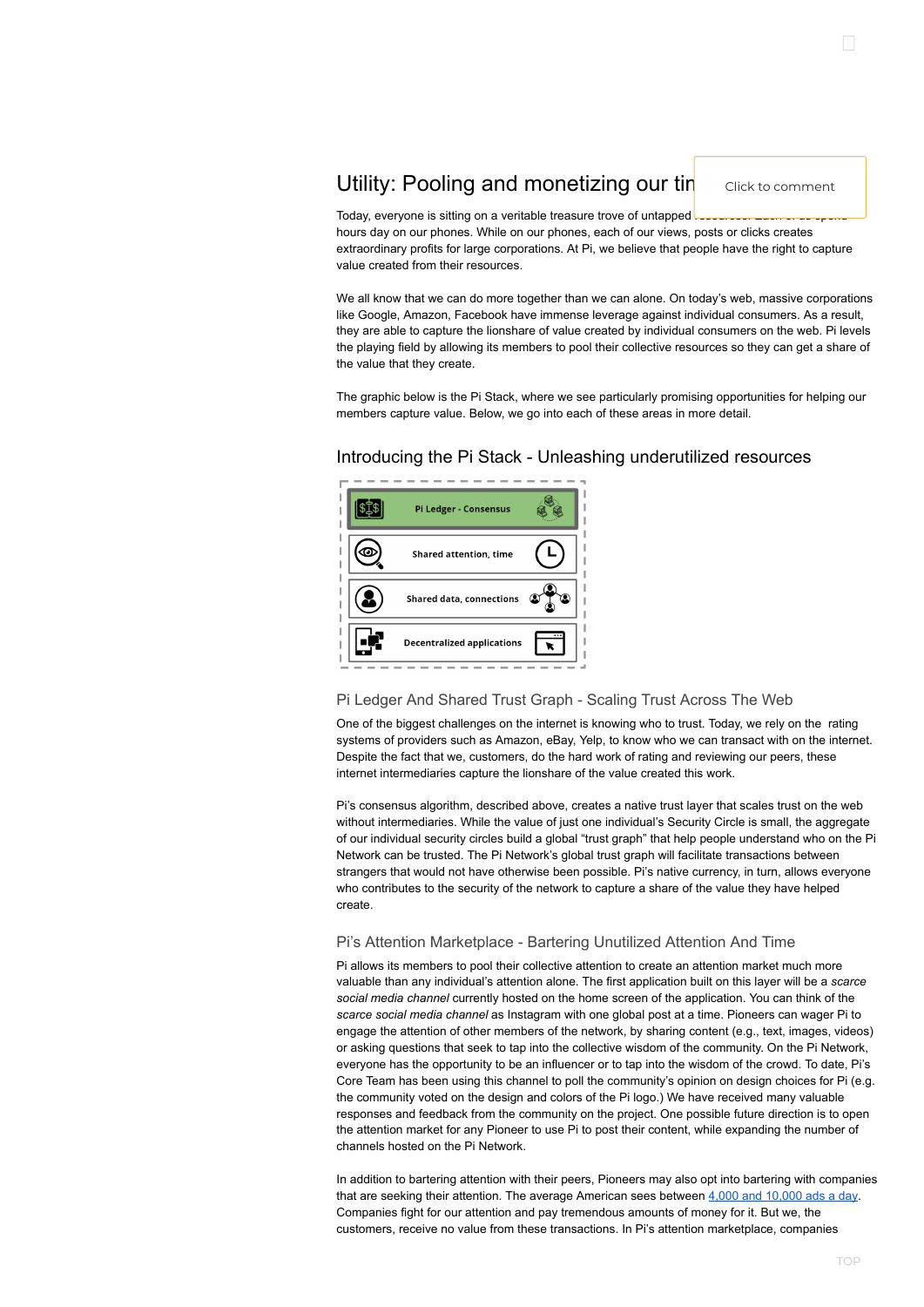seeking to reach Pioneers will have to compensate their audience in Pi. Pi's advertising market seeking to reach Pioneers will have to compensate their audience in Pi. Pi's advertising ma،<br>will be strictly opt-in only and will provide an opportunity for Pioneers to monetize one of their g. ،،est untapped resources: their attention.

In addition to contributing trust and attention to the Pi Network, we expect Pioneers to be able to contribute their unique skills and services in the future. Pi's mobile application will also serve as a Point of Sales where Pi's members can offer their untapped goods

storefront" to other members of the Pi Network. For example, a mer room in their apartment for rent to other members on the Pi Network members of the Pi Network will also be able to offer skills and services via their virtual storeholds. For

#### Pi's Barter Marketplace - Build Your Personal Virtual Storefront

example, a member of the Pi Network could offer their programming or design skills on the Pi marketplace. Overtime, the value of Pi will be supported by a growing basket of goods and services.

### Pi's Decentralized App Store - Lowering The Barrier Of Entry For Creators

<span id="page-8-0"></span>The Pi Network's shared currency, trust graph, and marketplace will be the soil for a broader ecosystem of decentralized applications. Today, anyone that wants to start an application needs to bootstrap its technical infrastructure and community from scratch. Pi's decentralized applications store will allow Dapp developers to leverage Pi's existing infrastructure as well as the shared resources of the community and users. Entrepreneurs and developers can propose new Dapps to the community with requests for access to the network's shared resources. Pi will also build its Dapps with some degree of interoperability so that Dapps are able to reference data, assets, and processes in other decentralized applications.

## Governance - Cryptocurrency for and by the people

### Challenges w/ 1st Generation Governance models

In an article challenging the merits of on-chain [governance](https://medium.com/@Vlad_Zamfir/against-on-chain-governance-a4ceacd040ca), Vlad Zamfir, one of Ethereum's core developers, argues that blockchain governance "*is not an abstract design problem. It's an applied social problem.*" One of Vlad's key points is that it is very difficult to design governance systems "a priori" or before observations of the particular challenges arising from a specific political system. One historical example is in the founding of the United States. The first experiment with democracy in the United States, the Articles of Confederation, failed after an eight-year experiment. The Founding Fathers of the United States were then able to draw upon the lessons of the Article of Confederation to craft the the Constitution - a much more successful experiment.

Trust is the foundation of any successful monetary system. One of the most important factors engendering trust is *governance*, or the process by which changes are implemented to the protocol over time. Despite its importance, governance is often one of the most overlooked aspects of [cryptoeconomic](https://medium.com/@FEhrsam/blockchain-governance-programming-our-future-c3bfe30f2d74) systems.

First generation networks such as Bitcoin largely avoided formal (or "on-chain") governance mechanisms in favor of informal (or "off-chain") mechanisms arising from a combination of role and incentive design. By most measures, Bitcoin's governance mechanisms has been quite successful, allowing the protocol to grow dramatically in scale and value since its inception. However, there have also been some challenges. The economic concentration of Bitcoin has led to a concentration of political power. The result is that everyday people can get caught in the middle of destructive battles between massive holders of Bitcoin. One of the most recent examples of this challenge has been the ongoing battle [between](https://www.coindesk.com/bitcoin-cash-developers-set-date-november-hard-fork) Bitcoin and Bitcoin Cash. These civil wars can end in a fork where or where the blockchain. For token holders, hard forks are inflationary and can threaten the value of their holdings.

### Pi's Governance Model - a two-phase plan

To build an enduring governance model, Pi will pursue a two-phase plan.

#### Provisional Governance Model (< 5M Members)

Until the network hits a critical mass of 5M members, Pi will operate under a provisional governance model. This model will most closely resemble "off-chain" governance models currently employed by protocols like Bitcoin and Ethereum, with Pi's Core Team playing an important role in guiding the development of the protocol. However,, Pi's Core Team will still rely heavily on the input of the community. The Pi mobile application itself is where Pi's core team has been soliciting community input and engaging with Pioneers. Pi embraces community critiques and suggestions, which is implemented by the open-for-comments features of Pi's landing page, FAQs and white paper. Whenever people browse these materials on Pi's websites, they can submit comment on a specific TOP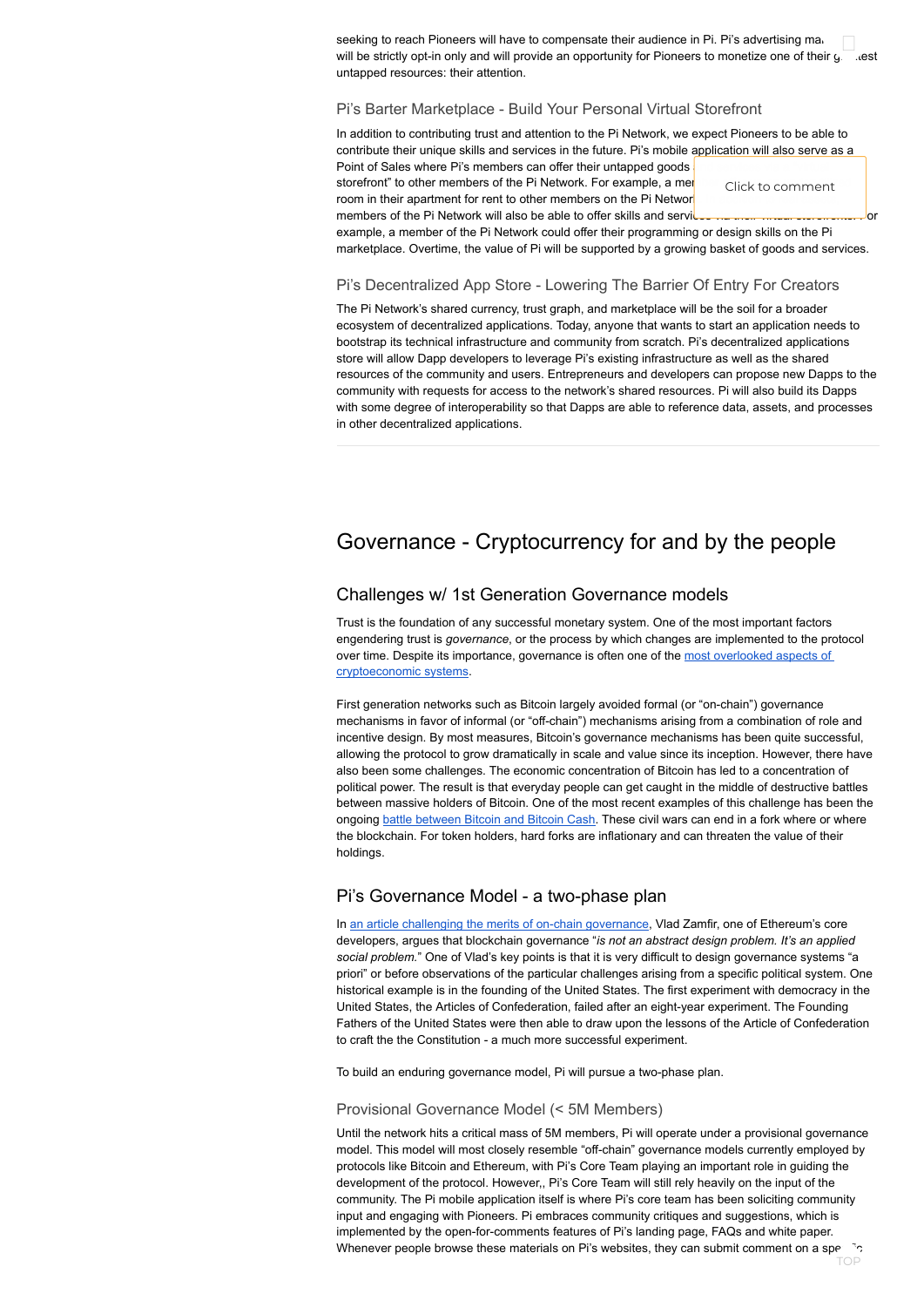section right there to ask for questions and make suggestions. Offline Pioneer meetups that team have been organizing will also be an important channel for community input.

Additionally, Pi's Core Team will develop more formal governance mechanics. One potential governance system is liquid democracy. In liquid democracy, every Pioneer will have the ability to either vote on an issue directly or to delegate their vote to another member of the network. Liquid democracy would allow for both broad and efficient membership from Pi's community.

#### Pi's "Constitutional Convention" (> 5M Members)

<span id="page-9-0"></span>to the wider community. It will also organize a series of on- and offline conversations where Pi's members will be able to weigh on Pi's long-term constitution. Given Pi's global user base, the Pi Network will conduct these conventions at multiple locations across the world to ensure accessibility. In addition to hosting in-person conventions, Pi will also use its mobile application as a platform for allowing Pi's member to participate in the process remotely. Whether in-person or online, Pi's community members will have the ability to participate in the crafting Pi's long-term governance structure.

## Roadmap / Deployment plan

#### Phase 1 - Design, Distribution, Trust Graph Bootstrap.

The Pi server is operating as a faucet emulating the behavior of the decentralized system as it will function once its live. During this phase improvements in the user experience and behavior are possible and relatively easy to make compared to the stable phase of the main net. All minting of coins to users will be migrated to the live net once it launches. In other words, the livenet will pre-mint in its genesis block all account holder balances generated during Phase 1, and continue operating just like the current system but fully decentralized. Pi is not listed on exchanges during this phase and it is impossible to "buy" Pi with any other currency.

#### Phase 2 - Testnet

Before we launch the main net, the Node software will be deployed on a test net. The test net will use the same exact trust graph as the main net but on a testing Pi coin. Pi core team will host several nodes on the test net, but will encourage more Pioneers to start their own nodes on the testnet. In fact, in order for any node to join the main net, they are advised to begin on the testnet. The test net will be run in parallel to the Pi emulator in phase one, and periodically, e.g. daily, the results from both systems will be compared to catch the gaps and misses of the test net, which will allow Pi developers to propose and implement fixes. After a thorough concurrent run of both systems, testnet will reach a state where its results consistently match the emulator's. At that time when the community feels its ready, Pi will migrate to the next phase.

Phase 3 - Mainnet

When the community feels the software is ready for production, and it has been thoroughly tested on the testnet, the official mainnet of the Pi network will be launched. An important detail is that, in the transition into the mainnet, only accounts validated to belong to distinct real individuals will be honored. After this point, the faucet and Pi network emulator of Phase 1 will be shut down and the system will continue on its own forever. Future updates to the protocol will be contributed by the Pi developer community and Pi's core team, and will be proposed by the committee. Their implementation and deployment will depend on nodes updating the mining software just like any other blockchains. No central authority will be controlling the currency and it will be fully decentralized. Balances of fake users or duplicate users will be discarded. This is the phase when Pi can be connected to exchanges and be exchanged for other currencies.

## 

© 2020 SocialChain Inc. | All rights reserved.

Click to comment

 $\hfill \square$ 

Upon hitting 5M members, a provisional committee will be formed  $b$ the Pi Network. This committee will be responsible for soliciting and proposing suggestions from a

TOP